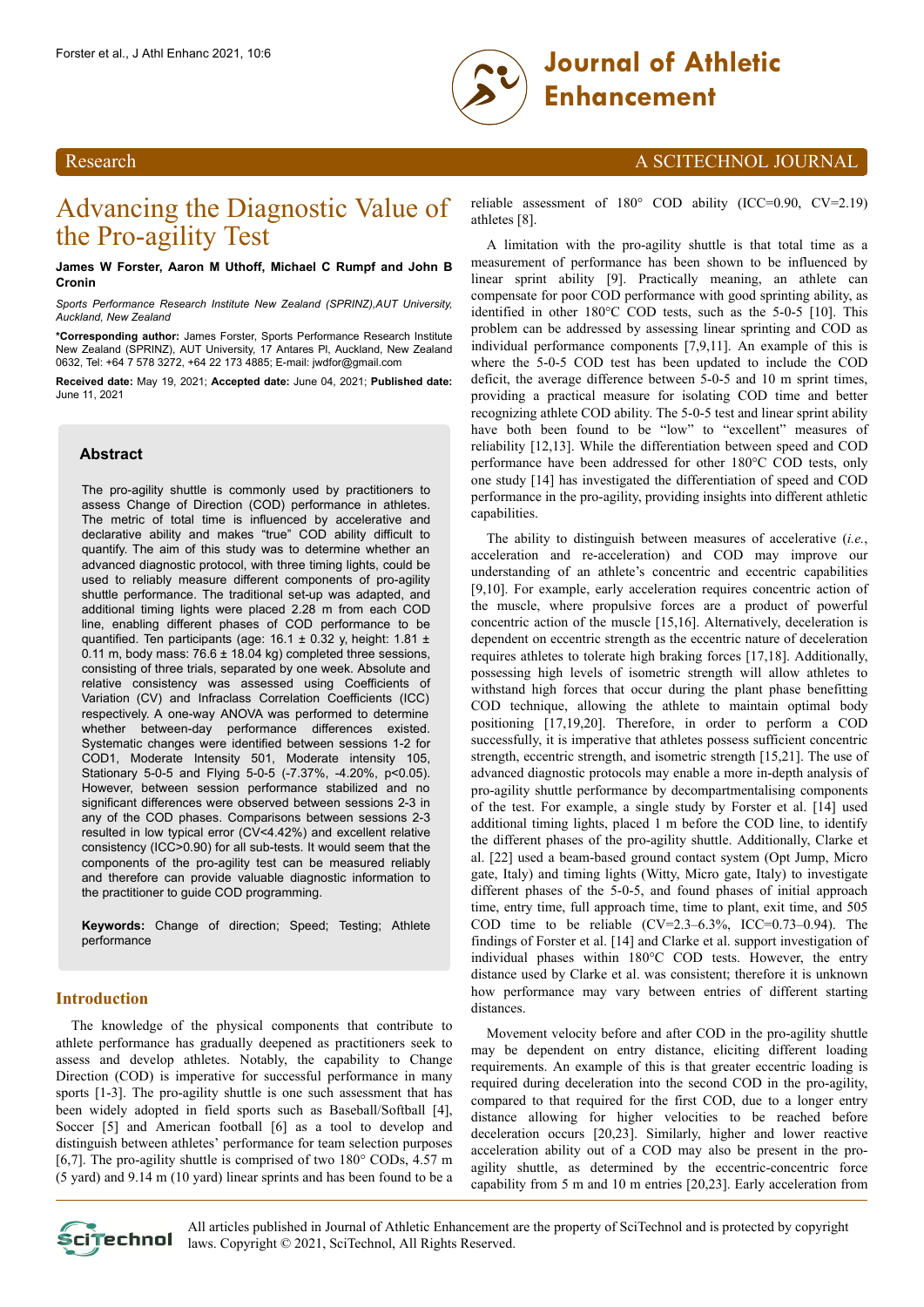a stationary position, such as that performed in the stationary 5-0-5 [24], relies more on concentric muscle action to propel athletes over the first 5 meters, where relatively slow COD entry velocity will require relatively low eccentric loading [17,20]. Alternatively, during reacceleration from relatively faster COD entry velocities, due to accelerating from a flying start as those seen in the flying 5-0-5, will be more indicative of higher eccentric strength and elastic capabilities of the athlete [17,25].

Finally, although phases of the pro-agility shuttle were initially measured by Forster et al. [14], they acknowledged that reliability of measures may improve when timing gates are placed at equal distances between the COD and start/finish lines. In doing this, modified versions of the aforementioned tests may be built into the pro-agility shuttle as sub-tests (*i.e*., 4.57 m and 9.14 m sprints, stationary 5-0-5 and flying 5-0-5 into the first and second 180° COD). Therefore, the pro-agility may provide more diagnostic information than a singular test time, while minimizing athlete fatigue caused by evaluation of multiple speed and COD assessments [14,26,27]. While advanced protocols have enabled the differentiation between linear and COD speed for the 5-0-5 test, it is currently unknown whether an advanced diagnostic protocol can be used to reliably determine performance between different phases and sub-tests of the pro-agility shuttle.

Given that COD performance is comprised of multiple speed and COD components, it is of interest to investigate whether the individual qualities which constitute the pro-agility shuttle can be measured accurately and consistently. Therefore, the aim of this study is to investigate the reliability of different phases and sub-test measures (*i.e.*, linear acceleration, reacceleration, and COD phases), in field sport athletes, by advancing the diagnostics provided by the pro-agility shuttle. We hypothesized that after appropriate subject familiarization with the pro-agility shuttle; all sub-test measures would be reliable. Additionally, we hypothesized that given the complexity of COD performance, the measures of COD would be more variable relative to linear sprinting performance.

# **Methods**

#### **Experimental approach to the problem**

To analyses the reliability of an advanced diagnostic protocol for the pro-agility shuttle, a repeated measures analysis of male field sport athletes was conducted. Subjects performed maximal effort attempts of the pro-agility shuttle, with two additional timing gates placed at 2.28 m (2.5 yards) prior to each COD line. To determine whether between-day performance differed, absolute consistency using Coefficient of Variation (CV) and relative consistency using InfraclassCorrelation Coefficient (ICC) were also used to determine the reliability of total time and sub-test performance.

#### **Subject**

Ten male high school field sport athletes (Age:  $16.1 \pm 0.32$  y, Height:  $1.81 \pm 0.11$  m, Body mass:  $76.6 \pm 18.04$  kg) participated in this study. All subjects participated in field sports requiring 180°C CODs, had an average training age of  $4.50 \pm 0.50$  y, and were required to be healthy and free of injury at the time of testing. After being orally briefed on the methods and reading the information sheet, subjects provided their written informed consent, or assent, prior to participating in this study and where appropriate, subjects' guardians

# **Procedures**

Testing was conducted on an indoor hardwood floor. Wearing the same clothing and footwear, subjects were required to attend four sessions: one familiarization session where the subjects were accustomed with performing the pro-agility shuttle and three testing sessions. By asking the subjects to come in for three testing sessions, this allowed researchers to compare performance between sessions (*i.e.*, session one and two and session two and three) and determine the reliability of sub-test performances with the new diagnostic setup. Testing sessions were conducted seven days apart, at the same time of the day, under the same experimental conditions. Each testing session lasted approximately one hour. During each session, subjects performed a standardized warm up consisting of progressive sprint and COD drills interspersed with dynamic lower body stretching, followed by three pro-agility trials at 70%, 90% and 100% intensity [14].

For the pro-agility run, the subjects started on a centerline facing perpendicular to the running direction [28]. The subjects sprinted 4.55 m to the left, then 9.10 m to the right, and 4.55 m back to finish the test as they crossed the centerline, always turning on their dominant leg. Three trials on each testing session were used to gather average performance data and minimize the effect of best performances confounding the results [29,30]. Three minutes of passive rest was provided between trials to limit performance fluctuations resultant from fatigue and decrease risk of injury [7,31].

# **Equipment**

To quantify COD performance, timing gates (Smart speed, Fusion sport, Finland) were set at the start/finish line and 2.28 m either side of the start line (*i.e.*, 2.28 m between the start/finish and each COD line) (Figure 1) [32,33]. Timing gate height was set at 0.85 m for the start/ finish to correspond with approximate center of mass and gates 2.28 meters from each COD were set at 0.75 m to account for subject's lower center of mass during the COD [34]. This set-up enabled total time (*i.e.*, 18.2 m) and associated sub-tests to be measured (Table 1).

| Split | Name             | Explanation/<br><b>Distance</b>                                                 | Proposed<br>Quality                                            |  |
|-------|------------------|---------------------------------------------------------------------------------|----------------------------------------------------------------|--|
|       | Acceleration 1   | Acceleration<br>from gate 1 to<br>gate<br>2.<br>Distance=2.28<br>m.             | Starting<br>acceleration                                       |  |
| 2     | COD <sub>1</sub> | Timing 2.28 m<br>entry and exit of<br>the first COD.<br>Distance 4.57<br>m.     | velocity<br>Lower<br>COD<br>entry<br>ability                   |  |
| 3     | Reacceleration   | Acceleration<br>from gate 2 to<br>qate<br>1 <sub>1</sub><br>Distance=2.28<br>m. | Low load Initial<br>accelerative/<br>reaccelerative<br>ability |  |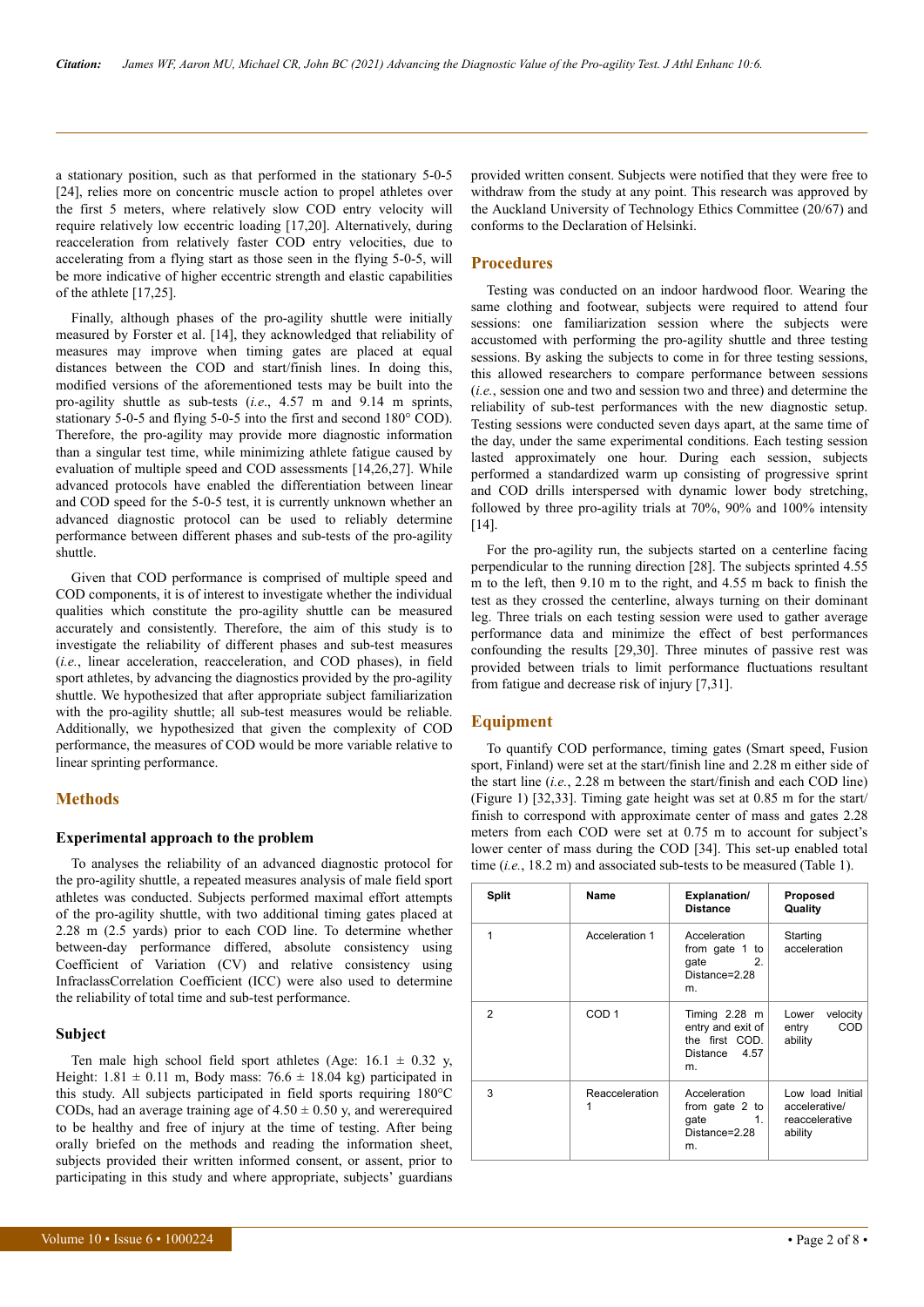| 4                                                   | Acceleration 2                          | Acceleration<br>from gate 1 to<br>3.<br>aate<br>Distance=2.28<br>m.                                                    | Final<br>accelerative<br>ability                                                             |  |  |
|-----------------------------------------------------|-----------------------------------------|------------------------------------------------------------------------------------------------------------------------|----------------------------------------------------------------------------------------------|--|--|
| 5                                                   | COD <sub>2</sub>                        | Timing 2.28 m<br>entry and exit of<br>the<br>second<br>COD. Distance<br>$=4.57$ m.                                     | velocity<br>Higher<br>entry<br><b>COD</b><br>ability                                         |  |  |
| 6                                                   | Reacceleration<br>2                     | Acceleration<br>from gate 3 to<br>aate<br>1.<br>Distance=2.28<br>m.                                                    | High load initial<br>accelerative/<br>reaccelerative<br>ability                              |  |  |
| Sub-Test                                            |                                         |                                                                                                                        |                                                                                              |  |  |
| Acceleration<br>1+COD 1                             | Moderate<br>intensity<br>501<br>(MI501) | From<br>gate<br>1<br>through gate 2,<br>180oC COD<br>back to gate 2.<br>Distance=6.84<br>m.                            | 501<br>Stationary<br>(moderate<br>intensity<br>eccentric<br>loading<br>capability)           |  |  |
| COD<br>1+Reaccelerati<br>on 1                       | Moderate<br>intensity<br>105<br>(MI105) | From gate<br>2,<br>180oC<br>COD,<br>through gate 2<br>to<br>qate<br>1.<br>Distance=6.84<br>m.                          | Moderate<br>reactive<br>accelerative<br>ability                                              |  |  |
| Acceleration<br>2<br>+COD 2                         | High<br>intensity<br>501 (HI501)        | From gate<br>1,<br>through gate 3,<br>180oC<br>COD<br>back to gate 3.<br>Distance=6.84<br>m.                           | Flying 501 (high<br>intensity<br>eccentric<br>loading<br>capability)                         |  |  |
| COD.<br>2<br>+Reacceleratio<br>n 2                  | intensity<br>High<br>105 (HI105)        | From<br>gate 3,<br>180oC<br>COD,<br>through gate 3<br>gate<br>to<br>1.<br>Distance=6.84<br>m.                          | reactive<br>High<br>accelerative<br>ability                                                  |  |  |
| Acceleration<br>1<br>+COD<br>1+Reaccelerati<br>on 1 | Stationary 505                          |                                                                                                                        | Moderate<br>intensity<br>eccentric<br>loading<br>and<br>reactive<br>accelerative<br>ability. |  |  |
| Acceleration 2<br>+COD<br>2+Reaccelerati<br>on 2    | Flying 505                              | From<br>gate<br>1<br>through gate 3,<br>180oC<br>COD,<br>through<br>back<br>gate 3 to gate<br>1.<br>Distance=9.14<br>m | High<br>intensity<br>eccentric<br>loading<br>and<br>reactive<br>accelerative<br>ability      |  |  |
| All                                                 | <b>Total time</b>                       | Pro-agility total<br>time.<br>Distance=18.28<br>m.                                                                     | All the above                                                                                |  |  |

**Table1:** Pro-agility diagnostic sub-test categorization and proposed physical qualities measured.



Figure 1: Advanced pro-agility shuttle protocol.

#### **Statistical analysis**

The two fastest trials from each session were averaged for all the variables of interest and used for subsequent analysis [35]. Assumptions of normality were assessed using a Shapiro-Wilks test and homogeneity of variance was calculated using the Levene's statistic to test for outliers. Thereafter, descriptive variables were quantified using IBM SPSS statistical software package (version 25.0; IBM Corporation, New York, USA). Data was reported using 95% Confidence Limits (CL) and means. Reliability was established using pairwise analysis. Each dependent variable was investigated between the first and second sessions and between the second and third sessions. A One-way Analysis of Variance (ANOVA) using repeated measures was used to determine whether between-day performance differed for total time and each of the twelve sub-tests. A secondary one-way ANOVA was used to compare between phase performances of relative distances (e.g., Acceleration 1 *vs.* Acceleration 2 and flying 5-0-5 *vs.* stationary 5-0-5) within session 3. To determine if systematic differences were presented between testing sessions one to two and two to three, and between phases of session 3, a Bonferroni pair wise comparison was used. Absolute consistency between sessions was assessed by the root-square-mean method to calculate CV [36,37], mean percentage change and relative consistency using test-retest correlations was measured *via* ICC using a two-way random model and averaged measures [38]. CVs of less than 10% were deemed acceptable as a percent of typical error [39]. Categorization of ICC was deemed as follows: 'very poor' (<0.20), 'poor' (0.20-0.49), 'moderate (0.50–0.74), 'good' (0.75–0.90) or 'excellent' (>0.90) [40].

# **Results**

The mean and standard deviation for each session's sub-test results are displayed in Table 2. The only significant difference observed existed for COD1, moderate intensity 501 (MI501), moderate intensity 105 (MI105), stationary 5-0-5 and flying 5-0-5 between the first two sessions (-7.37%-4.20%, p<0.05), with no significant differences being observed between the last two sessions. Between sessions 1-2 mean change in total time ranged from -6.28% to 1.19% and between sessions 2-3 the change in mean was between (-0.38%-1.36%) for all conditions. The change in mean was smaller in sessions 2-3 compared to sessions 1-2 for all variables measured.

Regarding absolute consistency, CVs ranged from (0.95%-10.22%) for both days, averaged CV between session 1 and 2 was 7.15% and between sessions 2 and 3 was 1.74%. Only Acceleration 1 and COD2 had an unacceptable CV  $(>10\%)$  between sessions 1 and 2, with all measures reporting acceptable CVs (<4.42%) between sessions 2 and 3.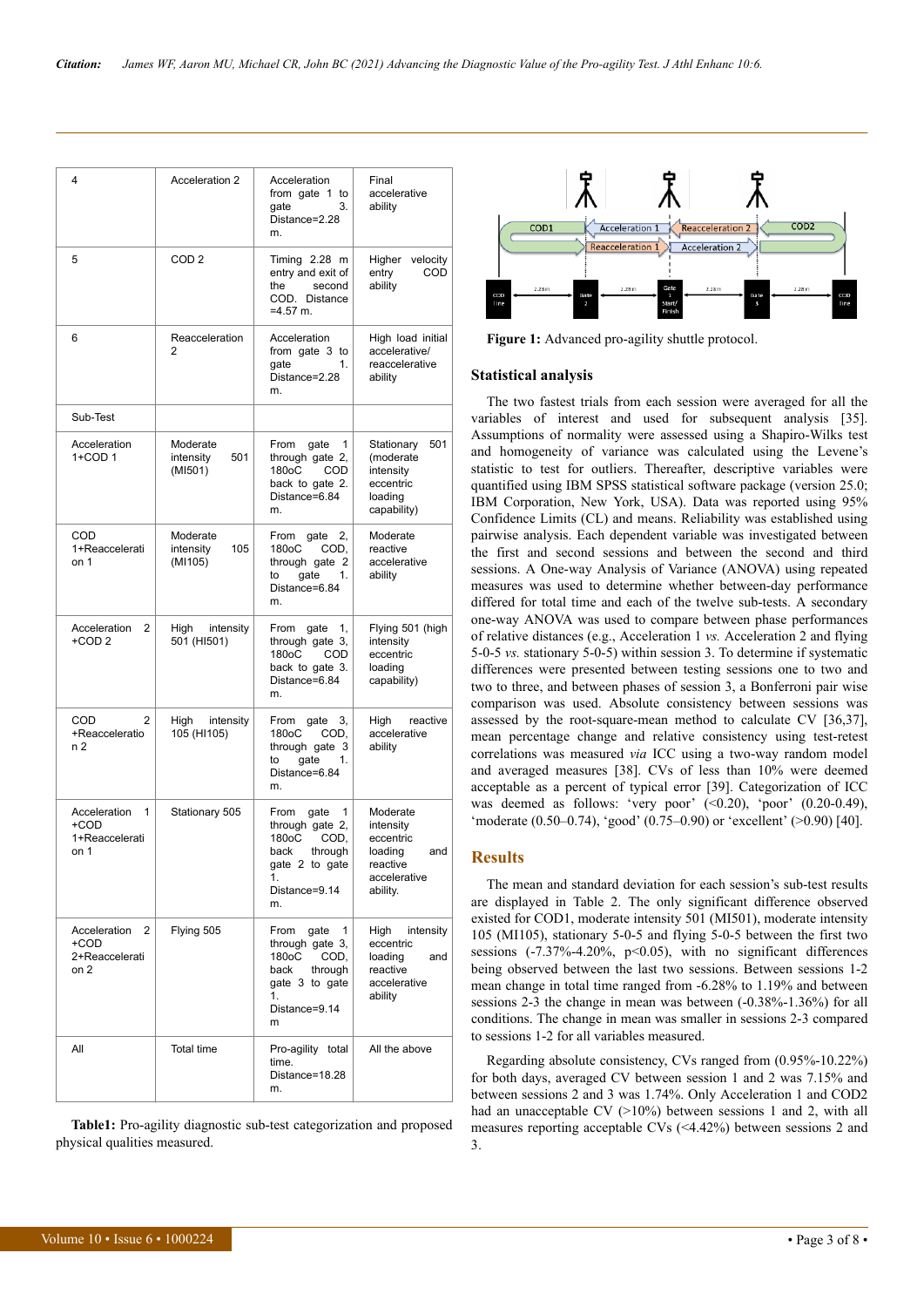Relative consistency ranged from 'poor' to 'good' (ICC=0.23-0.89) for all measures between sessions 1-2 and were "excellent"  $(ICC=0.90-0.99)$  between sessions 2-3. Average relative consistency was 'moderate' between days 1-2 and 'excellent' between days 2-3  $(ICC=0.50 \text{ vs. } 0.96 \text{ respectively}).$ 

A one-way ANOVA showed significant differences on session 3 (Table 2), between phases Acceleration 1 and Acceleration 2  $(p<0.001)$ . No significant differences were observed between reacceleration phases one and two ( $p=0.66$ ). There were no significant differences between COD1 and COD2 time in session  $3$  (p=0.18). Significant differences were reported for MI501 between MI105 and HI501 ( $p<0.001$ ) and between MI105 and HI501 ( $p=0.002$ ). Measures of HI501 and HI105 were significantly different in session 3  $(p<0.001)$ , whereas no significant differences were present between MI105 and HI105 (p=0.69). Significant differences were observed between stationary and flying  $5-0-5$  ( $p<001$ ) for session 3.

| Ph<br>ase<br>s                   | Me<br>an<br>$(\pm$<br>SD) |                                    |                                 | %<br>Ch<br>an<br>ge<br>in<br>me<br>an       |                                                         | CV                          |                            | ICC                              |                               |
|----------------------------------|---------------------------|------------------------------------|---------------------------------|---------------------------------------------|---------------------------------------------------------|-----------------------------|----------------------------|----------------------------------|-------------------------------|
|                                  |                           |                                    |                                 | (95)<br>%<br>CL)                            |                                                         | (95)<br>%<br>CL)            |                            | (95)<br>%<br>CL)                 |                               |
|                                  | Da<br>y 1                 | Da<br>y2                           | Da<br>y3                        | Da<br>y1-<br>2                              | Da<br>y2-<br>3                                          | Da<br>y1-<br>2              | Da<br>y2-<br>3             | Da<br>y1-<br>2                   | Da<br>y2-<br>3                |
| Acc<br>eler<br>atio<br>n 1       | 0.7<br>5±<br>0.0<br>3     | 0.6<br>9±<br>0.0<br>2              | 0.7<br>0 ±<br>0.0<br>1          | $-8.9$<br>4%                                | 0.2<br>4%                                               | 10.<br>03<br>$\%$           | 1.4<br>5%                  | $-0.2$<br>4                      | 0.9<br>8                      |
|                                  |                           |                                    | †R<br>1,<br>†Α<br>2,<br>†R<br>2 | $(-1)$<br>6.4<br>19<br>$-0.7$<br>87)        | $(-1.$<br>375<br>1.8<br>75)                             | (4.6)<br>14.<br>80)         | (0.6)<br>$9-$<br>2.2<br>3) | $(-1.$<br>238<br>0.5<br>34)      | (0.9)<br>$14-$<br>0.9<br>94)  |
| CO<br>D1                         | 1.5<br>9±<br>0.0<br>7     | 1.4<br>1±<br>0.0<br>8              | 1.4<br>4±<br>0.1<br>2           | $-6.5$<br>2%<br>*                           | 1.3<br>6%                                               | 9.3<br>2%                   | 1.9<br>8%                  | 0.4<br>2                         | 0.9<br>6                      |
|                                  |                           |                                    |                                 | $(-1)$<br>4.5<br>$74-$<br>2.3<br>(04)       | $(-0.$<br>599<br>3.3<br>53)                             | (4.2)<br>3–<br>13.<br>66)   | (1.0)<br>0-<br>3.2<br>4)   | $(-0.$<br>413<br>-<br>0.8<br>35) | (0.8)<br>$59 -$<br>0.9<br>89) |
| Re<br>acc<br>eler<br>atio<br>n 1 | 0.4<br>7 ±<br>0.0<br>3    | 0.5<br>1 ±<br>0.0<br>5             | 0.5<br>1 ±<br>0.0<br>5          | 7.0<br>3%                                   | $-0.2$<br>7%                                            | 6.3<br>3%                   | 1.0<br>0%                  | 0.7<br>2                         | 0.9<br>9                      |
|                                  |                           |                                    | †A<br>1,<br>†A<br>2             | (2.1)<br>88-<br>12.<br>108<br>$\mathcal{E}$ | $(-1.$<br>361<br>$\overline{\phantom{0}}$<br>0.8<br>41) | (3.1)<br>$1-$<br>10.<br>03) | (0.4)<br>7–<br>1.5<br>2)   | (0.1)<br>$11 -$<br>0.9<br>27)    | (0.9)<br>$63 -$<br>0.9<br>97) |
| Acc<br>eler<br>atio<br>n 2       | 0.4<br>2±<br>0.0<br>2     | 0.4<br>3±<br>0.0<br>$\overline{c}$ | 0.4<br>3±<br>0.0<br>2           | 2.5<br>4%                                   | $-0.3$<br>8%                                            | 2.8<br>0%                   | 1.1<br>8%                  | 0.8<br>9                         | 0.9<br>7                      |

|                                              |                        |                            | †A<br>1,<br>†R<br>1,<br>†R<br>2                            | (0.0)<br>77–<br>5.0<br>65)                                               | $(-1.$<br>661<br>-<br>0.9<br>10) | (1.3)<br>$2-$<br>4.2<br>4)  | (0.5)<br>$9-$<br>1.9<br>0)  | (0.5)<br>$97 -$<br>0.9<br>74)                           | (0.8)<br>$74 -$<br>0.9<br>90)                           |
|----------------------------------------------|------------------------|----------------------------|------------------------------------------------------------|--------------------------------------------------------------------------|----------------------------------|-----------------------------|-----------------------------|---------------------------------------------------------|---------------------------------------------------------|
| CO<br>D <sub>2</sub>                         | 1.4<br>6±<br>0.1<br>1  | 1.4<br>3±<br>0.1<br>1      | 1.4<br>5±<br>0.1<br>$\overline{c}$                         | 5.0<br>1%                                                                | 0.9<br>4%                        | 10.<br>22<br>%              | 1.9<br>7%                   | 0.5<br>4                                                | 0.9<br>7                                                |
|                                              |                        |                            |                                                            | $(-5.$<br>808<br>$\overline{\phantom{0}}$<br>17.<br>068<br>$\mathcal{E}$ | $(-1.$<br>151<br>-<br>3.0<br>66) | (4.0)<br>$9-$<br>13.<br>33) | (0.9)<br>9-<br>3.2<br>3)    | $(-0.$<br>235<br>$\overline{\phantom{0}}$<br>0.8<br>74) | $(-0.$<br>888<br>$\overline{\phantom{0}}$<br>0.9<br>92) |
| Re<br>acc<br>eler<br>atio<br>n <sub>2</sub>  | 0.4<br>7±<br>0.0<br>5  | 0.5<br>$0 \pm$<br>0.0<br>3 | 0.5<br>$0 \pm$<br>0.0<br>3<br>†A<br>1,<br>$\dagger$ A<br>2 | 4.7<br>2%                                                                | $-0.3$<br>8%                     | 5.5<br>8%                   | 0.9<br>5%                   | 0.7<br>2                                                | 0.9<br>9                                                |
|                                              |                        |                            |                                                            | $(-0.$<br>483<br>-<br>10.<br>188<br>$\mathcal{C}$                        | $(-1.$<br>396<br>0.6<br>51)      | (2.5)<br>$1-$<br>8.1<br>0)  | (0.4)<br>7–<br>1.5<br>0)    | (0.1)<br>$11 -$<br>0.9<br>27)                           | (0.9)<br>$56-$<br>0.9<br>97)                            |
| Su<br>b-<br>Tes<br>t                         |                        |                            |                                                            |                                                                          |                                  |                             |                             |                                                         |                                                         |
| Mo<br>der<br>ate<br>inte<br>nsit<br>у<br>501 | 2.3<br>6±<br>0.0<br>5  | 2.0<br>9±<br>0.1<br>0      | 2.1<br>3±<br>0.1<br>3                                      | $-7.3$<br>7%                                                             | 1%                               | 8.4<br>0%                   | 1.7<br>7%                   | 0.2<br>3                                                | 0.9<br>3                                                |
|                                              |                        |                            | †Μ<br>105<br>†Η<br>501<br>†Η<br>105                        | $(-1)$<br>3.8<br>$29 -$<br>$-0.4$<br>21)                                 | $(-0.$<br>829<br>2.8<br>59)      | (3.9)<br>$5-$<br>12.<br>70) | (0.8)<br>$8-$<br>2.8<br>2)  | $(-0.$<br>645<br>0.7<br>63)                             | (0.7)<br>$37 -$<br>0.9<br>79)                           |
| Mo<br>der<br>ate<br>inte<br>nsit<br>у<br>105 | 2.0<br>6±<br>0.0<br>5  | 1.9<br>2 ±<br>0.0<br>3     | 1.9<br>6 ±<br>0.0<br>7                                     | $-3.2$<br>7%<br>*                                                        | 0.9<br>5%                        | 6.4<br>3%                   | 1.6<br>7%                   | 0.4<br>7                                                | 0.9<br>5                                                |
|                                              |                        |                            | †Μ<br>501<br>H5<br>01                                      | $(-9)$<br>563<br>-<br>3.4<br>53)                                         | $(-0.$<br>769<br>2.6<br>98)      | (2.8)<br>$8-$<br>9.2<br>7)  | (0.8)<br>$2 -$<br>2.6<br>3) | $(-0.$<br>334<br>0.8<br>53)                             | (0.7)<br>$94 -$<br>0.9<br>84)                           |
| Hig<br>h<br>inte<br>nsit<br>у<br>501         | 1.8<br>8 ±<br>0.0<br>8 | $1.8$<br>6 ±<br>0.0<br>9   | 1.8<br>8 ±<br>0.1<br>0                                     | 4.1<br>7%                                                                | 0.6<br>3%                        | 9.8<br>3%                   | 4.4<br>2%                   | 0.6                                                     | 0.9<br>7                                                |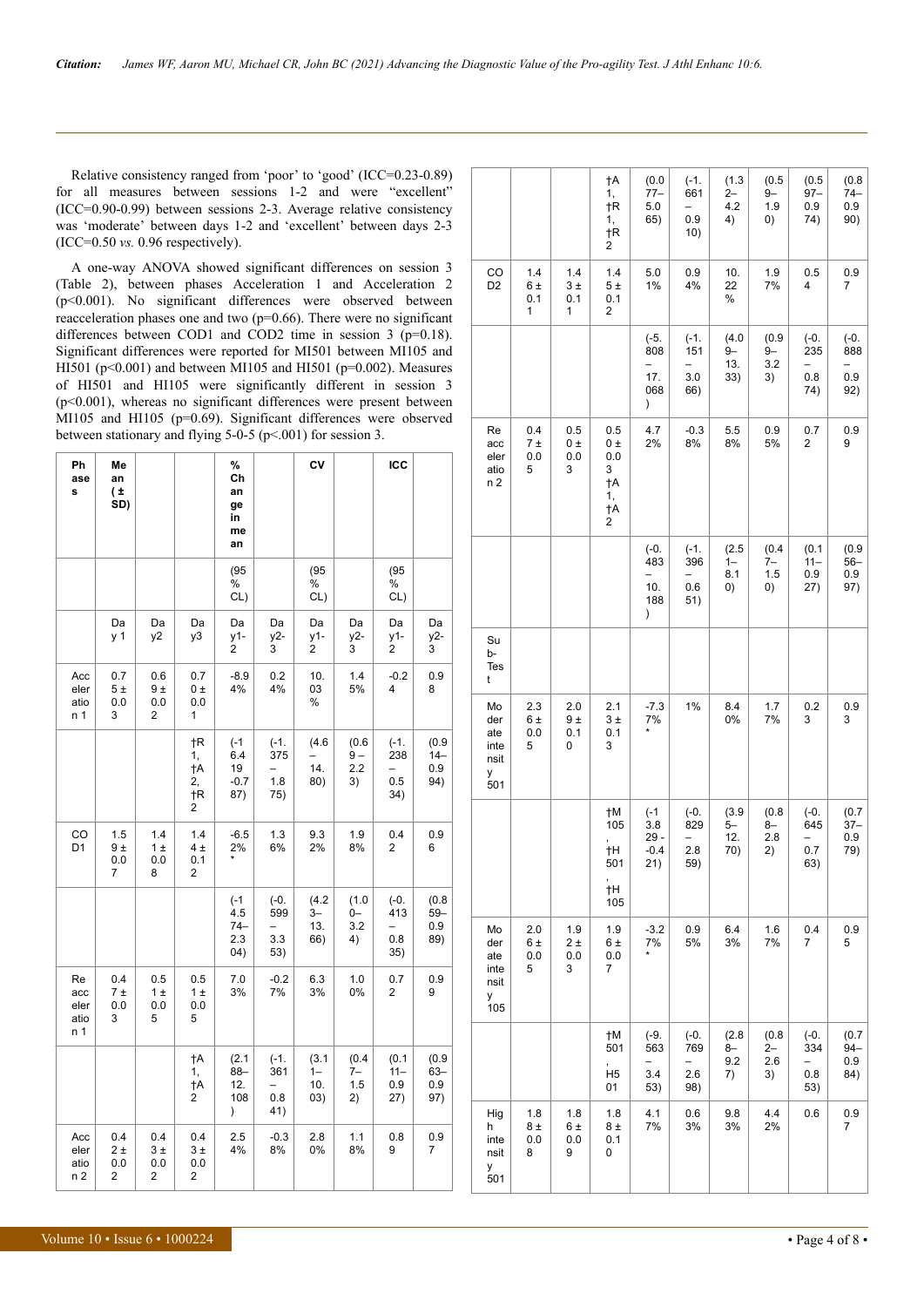|                                      |                        |                       | M <sub>5</sub><br>01,<br>M1<br>05,<br>†Η<br>105 | $(-3)$<br>497<br>-<br>12.<br>438<br>$\mathcal{E}$   | $(-1)$<br>195<br>2.4<br>80)  | (4.0)<br>7 –<br>13.<br>10)  | (2.0)<br>$6-$<br>6.6<br>3)  | $(-0.$<br>122<br>0.8<br>94)                             | (0.8)<br>$66 -$<br>0.9<br>90) |
|--------------------------------------|------------------------|-----------------------|-------------------------------------------------|-----------------------------------------------------|------------------------------|-----------------------------|-----------------------------|---------------------------------------------------------|-------------------------------|
| Hig<br>h<br>inte<br>nsit<br>у<br>105 | 1.9<br>4±<br>0.0<br>7  | 1.9<br>2±<br>0.0<br>8 | 1.9<br>5±<br>0.0<br>9                           | 4.7<br>4%                                           | 0.5<br>9%                    | 7.8<br>8%                   | 1.6<br>0%                   | 0.5                                                     | 0.9<br>6                      |
|                                      |                        |                       | †Μ<br>501<br>†Η<br>501                          | $(-3)$ .<br>401<br>-<br>13.<br>555<br>$\mathcal{E}$ | $(-1.$<br>144<br>2.3<br>53)  | (3.2)<br>$4-$<br>10.<br>45) | (2.5)<br>9–<br>0.8<br>0)    | $(-0.$<br>286<br>0.8<br>63)                             | (0.8)<br>$54-$<br>0.9<br>89)  |
| Sta<br>tion<br>ary<br>505            | 2.8<br>4 ±<br>0.0<br>3 | 2.6<br>1±<br>0.0<br>7 | 2.6<br>5±<br>0.0<br>8                           | $-4.8$<br>4%                                        | 0.7<br>6%                    | 6.3<br>1%                   | 1.5<br>9%                   | 0.3<br>2                                                | 0.9                           |
|                                      |                        |                       | †F5<br>05                                       | $(-1)$<br>0.2<br>$82 -$<br>0.9<br>29)               | $(-0.$<br>916<br>2.4<br>73)  | (2.9)<br>5–<br>9.4<br>7)    | (0.7)<br>7–<br>2.4<br>7)    | $(-0.$<br>543<br>—<br>0.7<br>98)                        | (0.6)<br>$23 -$<br>0.9<br>68) |
| Flyi<br>ng<br>505                    | 2.3<br>6±<br>0.0<br>6  | 2.3<br>5±<br>0.0<br>6 | 2.3<br>8±<br>0.0<br>7                           | 4.2<br>0%                                           | 0.4<br>1%                    | 6.1<br>9%                   | 1.4<br>6%                   | 0.5<br>9                                                | 0.9<br>6                      |
|                                      |                        |                       | $\dagger$ S<br>505                              | $(-2.$<br>010<br>-<br>10.<br>811<br>$\mathcal{E}$   | $(-1.$<br>193<br>2.0<br>41)  | (2.6)<br>2–<br>8.4<br>2)    | (0.7)<br>3–<br>2.3<br>5)    | $(-0.$<br>144<br>$\overline{\phantom{0}}$<br>0.8<br>90) | (0.8)<br>$39 -$<br>0.9<br>88) |
| Tot<br>al<br>Tim<br>e                | 5.2<br>3±<br>0.1<br>4  | 4.9<br>8±<br>0.1<br>4 | 5.0<br>3±<br>0.1<br>9                           | $-3.7$<br>7%                                        | 0.5<br>1%                    | 3.5<br>9%                   | 1.5<br>3%                   | 0.7                                                     | 0.9<br>3                      |
|                                      |                        |                       |                                                 | (-6.<br>279<br>1.1<br>91)                           | $(-1.$<br>156<br>2.2<br>(05) | (1.7)<br>$1 -$<br>5.4<br>9) | (0.7)<br>$5-$<br>2.4<br>(0) | (0.0)<br>$85 -$<br>0.9<br>24)                           | (0.7)<br>$37-$<br>0.9<br>79)  |

Table 2: Pro-agility and sub-test descriptive statistics. Note: significance difference between session  $p<0.05$ ,  $\ddagger$ : Significant differences between phases in session  $3$  p<0.001. A1: Significantly different to Acceleration 1, R1: Significantly different to Reacceleration 1, A2: Significantly different to Acceleration 2, AR2: Significantly different to Reacceleration 2, C1: Significantly different to COD1, C2: Significantly different to COD2, M 501: Significantly different to Moderate Intensity 501, M 105: Significantly different to Moderate Intensity 105, H 501: Significantly different to High Intensity 501, H 105: Significantly different to High Intensity 105, S505: Significantly different to Stationary 505, F 505: Significantly different to Flying 505.

#### **Discussion**

In the assessment of COD tests, determining COD performance from absolute performance time is a unique challenge, where

independent qualities (i.e., Acceleration and Deceleration, Reacceleration and COD) are components contributing to the performance assessed [10]. Of interest to the authors was whether an advanced diagnostic protocol could be utilized to assess performance for distinctive phases of the pro-agility shuttle. In doing so, two true acceleration measures, two reacceleration measures, two COD phases and six additional assessments were identified as sub-tests that could provide informative data, in addition to total time measure for the proagility shuttle. Prior to any utilization of the sub-tests in the field, it was crucial to determine the reliability of the different phases. The main findings of this study were: 1.Acceleration phase performance measures of Reacceleration 1, Acceleration 2, and Reacceleration 2, HI501, HI105 and total time variables were reliable across all testing sessions; 2. All phases and sub-tests measured met the acceptable thresholds for reliability between sessions 2-3; and 3. There appeared to be a learning effect between sessions 1-2. Given these results, the application of an advanced diagnostic protocol to assess different phases and sub-tests within the pro-agility shuttle may be of utility to strength and conditioning coaches.

Previous research [14] has suggested reliability of phase's within the pro-agility may be improved with the addition of timing lights placed at equal distances between the COD and start/finish lines. Evidence of our findings confirms this in finding all pro-agility phases to be reliable. Each phase and sub-test measures different qualities within the pro-agility shuttle. Measures of Acceleration 1 and Acceleration 2 are not influenced by deceleration or a COD, due to the nature of phases initiating from either a stationary or flying start. Although similar in that Acceleration 1 and Acceleration 2 are measures of accelerative ability, the force-velocity requirements differ between initial 0-5 m and flying acceleration *i.e.*, 5-10 m [41,42]. The reliability of the acceleration phases of the pro-agility shuttle in this study closely align with previous findings that 5 m (ICC=0.65-0.87 and CV  $\leq$  3.3%) [43,44] and 10 m (ICC=0.85-0.62 and CV  $\leq$  2.6%) [45] sprints times are reliable performance metrics in athletes. However, in comparison Forster, et al. [14] found measures of acceleration to be "moderate" (ICC=0.51-0.71) when timing lights are placed at 1 m from COD.

Subjects in this study were found to be significantly faster in Acceleration 2 than in Acceleration 1 (0.43  $\pm$  0.02 and 0.70  $\pm$  0.01, p  $\le$ 0.00, respectively). The difference in performance may be explained by the flying start enabling higher movement velocities to be reached in Acceleration 2, than from initiation of movement from a stationary position, as measured in Acceleration 1. Additionally, variability in mean change and relative consistency (ICC) scores in Acceleration 2  $(-0.38\%$ , ICC=0.97) were observed to be marginally higher compared to Acceleration 1 (0.24%, ICC=0.98). These findings are in line with previous literature, that higher movement velocity associated with the flying start may attribute to the increased variability, reducing the reliability of the measurement [24,46,47]. Therefore, the difference in times between Acceleration 1 and Acceleration 2 indicate assessment of musculotendinous capabilities at different velocities and can be used to determine linear accelerative capabilities [7,48-50].

After making a directional change, athletes must reaccelerate. Reacceleration 1 and Reacceleration 2 were deemed to reliably measure low and high load initial reaccelerate ability, respective of COD entrance velocity. Once more, there were no significant differences ( $p=0.66$ ) in performance between the low and high load reaccelerate session 3 conditions. It appears the reacceleration phases are similarly reliable ( $CVs=0.95-1.00\%$ ; ICCs=0.99), regardless of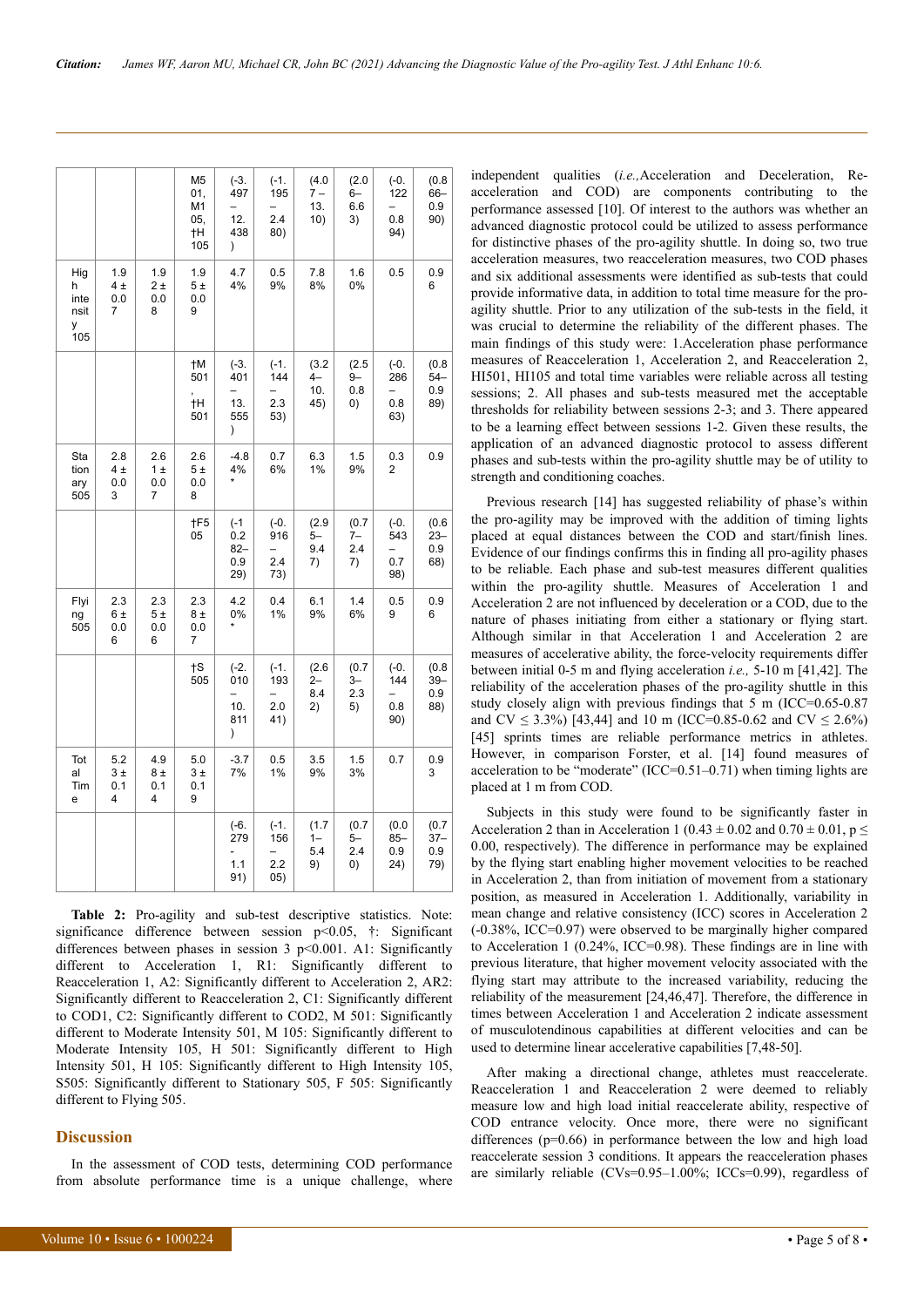entry distance prior to COD. In contrast, Forster, et al. [14] found measures of reacceleration to be unreliable (CV=11.5–16.3; ICC=-0.15-0.48) with timing gates placed at 1 m from COD. Furthermore, reacceleration ability was found to be as reliable as acceleration from stationary and flying starts, though significantly (p<0.001) faster than Acceleration 1 and slower than Acceleration 2. Research has shown reacceleration to differ from "pure" acceleration, in that elastic energy, stored during deceleration, increases force output during the propulsive phase [51,53], therefore improving post-COD reaccelerate ability [20]. Therefore, given the differences in times between acceleration phases and reacceleration phases, yet similar reliabilities, strength and conditioning coaches can confidently distinguish between different forms of acceleration ability in their athletes.

It should be noted that, similar to the acceleration performance measures, both low and high velocity COD measures were found to have excellent levels of absolute and relative consistency between session 2-3 (CV<2.03, ICC>0.96). Interestingly, there was no significant difference between mean performance times of COD1 and COD2 in session 3 (1.44  $\pm$  0.12 and 1.45  $\pm$  0.12, p=0.18, respectively). These findings were unexpected, as the higher entry velocity into COD2 would be thought to increase movement variability, due to higher braking force and eccentric strength requirements to decelerate and maintain optimal body positioning during the turn [17,19,20] (as identified above). Though COD1 and COD2 resulted in similar time and reliability, it is unknown whether there were differences between the acceleration and deceleration components within these phases. For example, since Acceleration 2 was faster than Acceleration 1, it is possible that there were higher entry velocities and slower exit velocities in COD2 than COD1. However, continuous timing technology such as radar or laser is needed to explore this posit.

Finally, all sub-tests were established as reliable measures of the different performance components comprising the pro-agility shuttle (Table 1). Modifying the pro-agility enabled the measurement of both stationary and flying 5-0-5 performance, which was found to be similarly reliable to previous research into the stationary start (ICC=0.97) [24] and flying start 5-0-5 tests (ICC=0.88 and 0.95; CV=2.40%) [8,24]. MI501 and HI501, and stationary 5-0-5 and flying 5-0-5 are highly reliable measures, however, the completion times in session 3 should be noted. That is, sub-test performance with moderate intensity eccentric loading capabilities (MI501 and stationary 5-0-5) exhibited longer times  $(0.25-0.27 \text{ s}, \text{p} < 0.001)$  to complete than the higher intensity sub-tests (HI501 and flying 5-0-5), due to the faster entry velocities in the latter tests [24]. The differences in these sub-test measures are primarily explained by whether the subject is moving or stationary when they enter the testing phase (*i.e.*, Acceleration 1 and Acceleration 2, respectively). The addition of sub-test measures provides a means for practitioners to assess a multitude of athletic fitness qualities using a single test.

#### **Practical applications**

The advanced analysis using multiple timing lights can be used to consistently differentiate between phases of acceleration, reacceleration, and COD performance, and sub-tests within the proagility shuttle. Based on the findings of this research, we recommend that two familiarization sessions be conducted to mitigate any learning effects and allow for reliable performance measurement. The ability to distinguish between the speed components of the pro-agility and utilizing the established sub-tests have the potential to provide novel

Volume  $10 \cdot \text{Is}$ sue  $6 \cdot 1000224$   $\cdot$  Page 6 of 8  $\cdot$ 

information relating to the different athletic capabilities of performance within the pro-agility shuttle. However, this contention needs to be investigated and a correlational analysis is needed to determine how much shared variance there is between the new measures and thereafter refine the testing battery to provide high level diagnostic information to guide better programming.

# **Conclusion**

To the researchers' knowledge, this study is the first to empirically test whether an advanced diagnostic protocol could be used to reliably distinguish between different sub-tests within the pro-agility shuttle. However, coaches and practitioners should be aware of several limitations of the current study: 1. Timing lights were set at 0.75 m in this study, in practice we suggest adjusting timing light height to be appropriate relative to the population being assessed, as for those who exhibit a very low COD position a timing light height of 0.75 m may not be appropriate, 2. Subjects only turned on their preferred leg, therefore it is unknown whether there are differences between the phases, sub-tests, or reliability measures between the legs, and 3. Using a timing light set-up at 2.28 m either side of the COD lines was unable to completely isolate deceleration and immediate reacceleration. Therefore, to further the diagnostic capabilities of the pro-agility shuttle, it would be recommended that future researchers compare performance between the preferred and non-preferred leg and investigate the use of alternative technologies which use constant timing, such as laser or radar technology to include velocity profiling to detect changes in velocity over the different phases of the proagility (*i.e.,* Acceleration, Reacceleration, and COD). While the subject sample for reliability in this study was small ( $n=10$ ), Buchheit et al. asseverate that in finding good reliability, an expansion in sample size may not affect the results. Finally, we suggest that two familiarization sessions are required prior to performance testing, to ensure consistent and accurate data is captured.

#### **Declarations of Interest**

None of the authors report any financial or personal conflict of interest with regard to this study.

#### **Acknowledgements**

The authors would like to thank all the subjects for participating in this research and wish to extend our gratitude to the SPRINZ research lab, Athlete Factory and Tauranga Boys' College for the use of facilities and equipment for this research.

# **References**

- 1. Gil SM, Gil J, Irazusta J, Casis L, Gil J, et al. (2007) Physiological and anthropometric characteristics of young soccer players according to their playing position: Relevance for the selection process. J Strength Cond Res 21: 438-445.
- 2. [Gabbett TJ \(2005\) A comparison of physiological and](https://bjsm.bmj.com/content/39/9/675) [anthropometric characteristics among playing positions in junior](https://bjsm.bmj.com/content/39/9/675) [rugby league players. Br J Sports Med 39: 675-680.](https://bjsm.bmj.com/content/39/9/675)
- 3. [Reilly T, Williams AM, Nevill A, Franks A \(2000\) A](https://www.tandfonline.com/doi/abs/10.1080/02640410050120078) [multidisciplinary approach to talent identification in soccer. J](https://www.tandfonline.com/doi/abs/10.1080/02640410050120078) [Sports Sci 18: 695-702.](https://www.tandfonline.com/doi/abs/10.1080/02640410050120078)
- 4. [Nimphius S, McGuigan M, Newton R \(2010\) Relationship](https://journals.lww.com/nsca-jscr/Fulltext/2010/04000/Relationship_Between_Strength,_Power,_Speed,_and.1.aspx) [between strength, power, speed, and change of direction](https://journals.lww.com/nsca-jscr/Fulltext/2010/04000/Relationship_Between_Strength,_Power,_Speed,_and.1.aspx)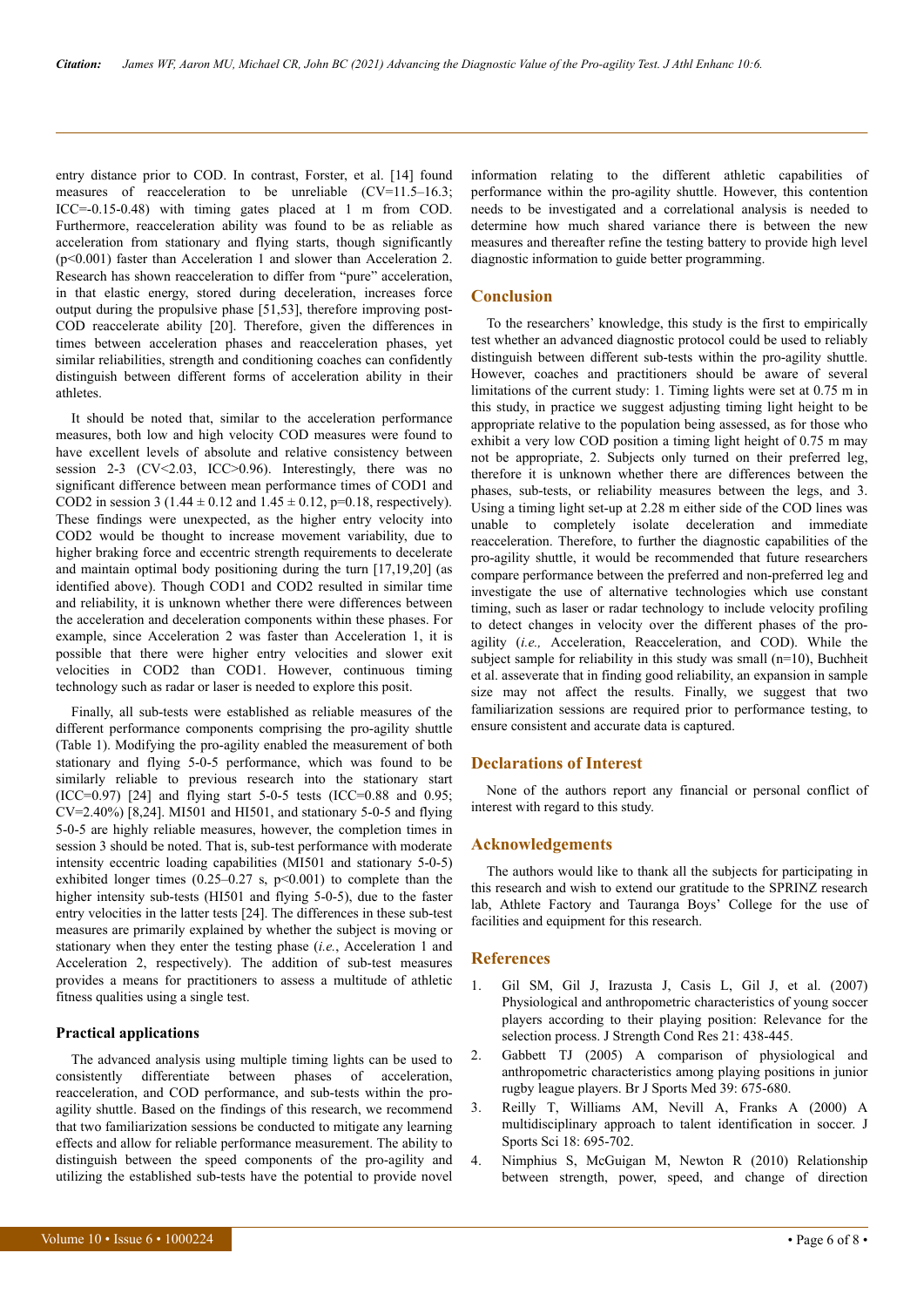[performance of female softball players. J Strength Cond Res 24:](https://journals.lww.com/nsca-jscr/Fulltext/2010/04000/Relationship_Between_Strength,_Power,_Speed,_and.1.aspx) [885-895.](https://journals.lww.com/nsca-jscr/Fulltext/2010/04000/Relationship_Between_Strength,_Power,_Speed,_and.1.aspx)

- 5. [MaioAlves JM, Rebelo AN, Abrantes C, Abrantes C \(2010\)](https://journals.lww.com/nsca-jscr/Fulltext/2010/04000/Short_Term_Effects_of_Complex_and_Contrast.7.aspx) [Short-term effects of complex and contrast training in soccer](https://journals.lww.com/nsca-jscr/Fulltext/2010/04000/Short_Term_Effects_of_Complex_and_Contrast.7.aspx) [players' vertical jump, sprint, and agility abilities. J Strength](https://journals.lww.com/nsca-jscr/Fulltext/2010/04000/Short_Term_Effects_of_Complex_and_Contrast.7.aspx) [Cond Res 24: 936-941](https://journals.lww.com/nsca-jscr/Fulltext/2010/04000/Short_Term_Effects_of_Complex_and_Contrast.7.aspx)
- 6. [Sierer SP, Battaglini CL, Mihalik JP, Shields EW, Tomasini NT,](https://journals.lww.com/nsca-jscr/Fulltext/2008/01000/The_National_Football_League_Combine__Performance.3.aspx) [et al. \(2008\) The national football league combine: Performance](https://journals.lww.com/nsca-jscr/Fulltext/2008/01000/The_National_Football_League_Combine__Performance.3.aspx) [differences between drafted and no drafted players entering the](https://journals.lww.com/nsca-jscr/Fulltext/2008/01000/The_National_Football_League_Combine__Performance.3.aspx) [2004 and 2005 drafts. J Strength Cond Res 22: 6-12.](https://journals.lww.com/nsca-jscr/Fulltext/2008/01000/The_National_Football_League_Combine__Performance.3.aspx)
- 7. [Vescovi J, McGuigan M \(2008\) Relationships between sprinting,](https://www.tandfonline.com/doi/abs/10.1080/02640410701348644?journalCode=rjsp20) [agility, and jump ability in female athletes. J Sports Sci 26:](https://www.tandfonline.com/doi/abs/10.1080/02640410701348644?journalCode=rjsp20) [97-107.](https://www.tandfonline.com/doi/abs/10.1080/02640410701348644?journalCode=rjsp20)
- 8. [Stewart PF, Turner AN, Miller SC \(2014\) Reliability, factorial](https://onlinelibrary.wiley.com/doi/abs/10.1111/sms.12019) [validity and interrelationships of five commonly used change of](https://onlinelibrary.wiley.com/doi/abs/10.1111/sms.12019) [direction speed tests. Scand J Med Sci Sports 24: 500-506.](https://onlinelibrary.wiley.com/doi/abs/10.1111/sms.12019)
- 9. [Nimphius S,Geib G,Spiteri T, Carlisle D \(2013\) Change of](https://ro.ecu.edu.au/ecuworks2013/287/) [direction deficit measurement in Division I American football](https://ro.ecu.edu.au/ecuworks2013/287/) [players. Journal of Australian Strength & Conditioning 21:](https://ro.ecu.edu.au/ecuworks2013/287/) [115-117.](https://ro.ecu.edu.au/ecuworks2013/287/)
- 10. [Nimphius S, Callaghan SJ, Spiteri T, Lockie RG \(2016\) Change](https://journals.lww.com/nsca-jscr/fulltext/2016/11000/change_of_direction_deficit__a_more_isolated.8.aspx) [of direction deficit: A more isolated measure of change of](https://journals.lww.com/nsca-jscr/fulltext/2016/11000/change_of_direction_deficit__a_more_isolated.8.aspx) [direction performance than total 505 times. J Strength Cond Res](https://journals.lww.com/nsca-jscr/fulltext/2016/11000/change_of_direction_deficit__a_more_isolated.8.aspx) [30: 3024-3032.](https://journals.lww.com/nsca-jscr/fulltext/2016/11000/change_of_direction_deficit__a_more_isolated.8.aspx)
- 11. [Salaj S, Markovic G \(2011\) Specificity of jumping, sprinting,](https://journals.lww.com/nsca-jscr/Fulltext/2011/05000/Specificity_of_Jumping,_Sprinting,_and_Quick.9.aspx) [and quick change-of-direction motor abilities. J Strength Cond](https://journals.lww.com/nsca-jscr/Fulltext/2011/05000/Specificity_of_Jumping,_Sprinting,_and_Quick.9.aspx) [Res 25: 1249-1255.](https://journals.lww.com/nsca-jscr/Fulltext/2011/05000/Specificity_of_Jumping,_Sprinting,_and_Quick.9.aspx)
- 12. [Kerdaoui Z, Sammoud S, Negra Y,Attia A, Hachana Y,et al.](https://www.tandfonline.com/doi/abs/10.1080/07420528.2020.1839091?journalCode=icbi20) [\(2021\) Reliability and time-of-day effect on measures of change](https://www.tandfonline.com/doi/abs/10.1080/07420528.2020.1839091?journalCode=icbi20) [of direction deficit in young healthy physical education students.](https://www.tandfonline.com/doi/abs/10.1080/07420528.2020.1839091?journalCode=icbi20) [J Biol Rhythms 38: 103-108.](https://www.tandfonline.com/doi/abs/10.1080/07420528.2020.1839091?journalCode=icbi20)
- 13. [Taylor JM, Cunningham L, Hood P, Thorne B \(2019\) The](https://www.tandfonline.com/doi/abs/10.1080/24733938.2018.1526402) [reliability of a modified 505 test and change-of-direction deficit](https://www.tandfonline.com/doi/abs/10.1080/24733938.2018.1526402) [time in elite youth football players. Science and Medicine in](https://www.tandfonline.com/doi/abs/10.1080/24733938.2018.1526402) [Football 3: 157-162.](https://www.tandfonline.com/doi/abs/10.1080/24733938.2018.1526402)
- 14. [Forster J, Uthoff A, Rumpf M, Cronin J\(2021\) Advancing the](https://sesnz.org.nz/wp-content/uploads/2021/02/Forster-et-al.-2021.pdf) [pro-agility test to provide better change of direction speed](https://sesnz.org.nz/wp-content/uploads/2021/02/Forster-et-al.-2021.pdf) [diagnostics. The Journal of Sport and Exercise Science 5:](https://sesnz.org.nz/wp-content/uploads/2021/02/Forster-et-al.-2021.pdf) [101-106.](https://sesnz.org.nz/wp-content/uploads/2021/02/Forster-et-al.-2021.pdf)
- 15. [Chaabene H, Prieske O, Negra Y, Granacher U \(2018\) Change of](https://link.springer.com/article/10.1007%2Fs40279-018-0907-3) [direction speed: Toward a strength training approach with](https://link.springer.com/article/10.1007%2Fs40279-018-0907-3) [accentuated eccentric muscle actions. Sports Med 48:](https://link.springer.com/article/10.1007%2Fs40279-018-0907-3) [1773-1779.](https://link.springer.com/article/10.1007%2Fs40279-018-0907-3)
- 16. [Markovic G,Jukic I, Milanovic D,Metikos D \(2007\) Effects of](https://cpb-eu-w2.wpmucdn.com/sites.marjon.ac.uk/dist/1/212/files/2016/03/0046352d146576530f000000-1zo9u5p.pdf) [sprint and plyometric training on muscle function and athletic](https://cpb-eu-w2.wpmucdn.com/sites.marjon.ac.uk/dist/1/212/files/2016/03/0046352d146576530f000000-1zo9u5p.pdf) [performance. J Strength Cond Res 21: 543-549.](https://cpb-eu-w2.wpmucdn.com/sites.marjon.ac.uk/dist/1/212/files/2016/03/0046352d146576530f000000-1zo9u5p.pdf)
- 17. [Spiteri T, Nimphius S, Hart NH, Specos C, Sheppard JM,et al.](https://journals.lww.com/nsca-jscr/Fulltext/2014/09000/Contribution_of_Strength_Characteristics_to_Change.4.aspx) [\(2014\) Contribution of strength characteristics to change of](https://journals.lww.com/nsca-jscr/Fulltext/2014/09000/Contribution_of_Strength_Characteristics_to_Change.4.aspx) [direction and agility performance in female basketball athletes. J](https://journals.lww.com/nsca-jscr/Fulltext/2014/09000/Contribution_of_Strength_Characteristics_to_Change.4.aspx) [Strength Cond Res 28: 2415-2423.](https://journals.lww.com/nsca-jscr/Fulltext/2014/09000/Contribution_of_Strength_Characteristics_to_Change.4.aspx)
- 18. [Jones P, Thomas C, Dos'Santos T, McMahon JJ \(2017\) The role](https://www.sponet.de/Record/4046237) [of eccentric strength in 180° turns in female soccer players.](https://www.sponet.de/Record/4046237) [Sports. 5: 1-11.](https://www.sponet.de/Record/4046237)
- 19. [Dos' Santos T, Thomas C, Jones PA, Comfort P \(2018\)](https://journals.lww.com/nsca-jscr/fulltext/2018/02000/asymmetries_in_isometric_force_time.27.aspx) [Asymmetries in isometric force-time characteristics are not](https://journals.lww.com/nsca-jscr/fulltext/2018/02000/asymmetries_in_isometric_force_time.27.aspx) [detrimental to change of direction speed. J Strength Cond Res](https://journals.lww.com/nsca-jscr/fulltext/2018/02000/asymmetries_in_isometric_force_time.27.aspx) [32: 520-527.](https://journals.lww.com/nsca-jscr/fulltext/2018/02000/asymmetries_in_isometric_force_time.27.aspx)
- 20. [Spiteri T, Cochrane JL, Hart NH, Haff GG, Nimphius S, et al.](https://www.cochranelibrary.com/central/doi/10.1002/central/CN-01002725/full) [\(2013\) Effect of strength on plant foot kinetics and kinematics](https://www.cochranelibrary.com/central/doi/10.1002/central/CN-01002725/full) [during a change of direction task. Eur J Sport Sci 13: 646-652.](https://www.cochranelibrary.com/central/doi/10.1002/central/CN-01002725/full)
- 21. [Spiteri T, Newton RU, Binetti M, Hart NH, Sheppard JMet al.](https://journals.lww.com/nsca-jscr/FullText/2015/08000/Mechanical_Determinants_of_Faster_Change_of.16.aspx) [\(2015\) Mechanical determinants of faster change of direction](https://journals.lww.com/nsca-jscr/FullText/2015/08000/Mechanical_Determinants_of_Faster_Change_of.16.aspx) [and agility performance in female basketball athletes. J Strength](https://journals.lww.com/nsca-jscr/FullText/2015/08000/Mechanical_Determinants_of_Faster_Change_of.16.aspx) [Cond Res 29: 2205-2214.](https://journals.lww.com/nsca-jscr/FullText/2015/08000/Mechanical_Determinants_of_Faster_Change_of.16.aspx)
- 22. [Clarke R, Read P, Hughes J \(2020\) Phases of the traditional 505](https://www.mov-sport-sciences.org/articles/sm/abs/2020/04/sm200033/sm200033.html) [Test: Between session and direction reliability. Movement and](https://www.mov-sport-sciences.org/articles/sm/abs/2020/04/sm200033/sm200033.html) [Sports Sciences - Science et Motricite 110: 21-27.](https://www.mov-sport-sciences.org/articles/sm/abs/2020/04/sm200033/sm200033.html)
- 23. [Brughelli M \(2008\) Understanding change of direction ability in](https://link.springer.com/article/10.2165/00007256-200838120-00007) [sport. Sports Med 38: 1045-1063.](https://link.springer.com/article/10.2165/00007256-200838120-00007)
- 24. [Barber OR, Thomas C, Jones PA, Comfort P \(2016\) Reliability](http://usir.salford.ac.uk/id/eprint/38839/7/Reliability%20of%20the%20505%20Change%20of%20Direction%20Test%20in%20Netball%20Players%20-%20USIR.pdf) [of the 505 change-of-direction test in netball players. Int J Sports](http://usir.salford.ac.uk/id/eprint/38839/7/Reliability%20of%20the%20505%20Change%20of%20Direction%20Test%20in%20Netball%20Players%20-%20USIR.pdf) [Physiol Perform 11: 377-380.](http://usir.salford.ac.uk/id/eprint/38839/7/Reliability%20of%20the%20505%20Change%20of%20Direction%20Test%20in%20Netball%20Players%20-%20USIR.pdf)
- 25. [Jones P, Bampouras T, Marrin K \(2009\) An investigation into the](https://repository.globethics.net/handle/20.500.12424/923656) [physical determinants of change of direction speed. J Sports Med](https://repository.globethics.net/handle/20.500.12424/923656) [Phys Fitness 49: 97-104.](https://repository.globethics.net/handle/20.500.12424/923656)
- 26. [Bourgeois FA, Gill ND, McGuigan M, Gamble P \(2017\)](https://www.iat.uni-leipzig.de/datenbanken/iks/sponet/Record/4049877) [Physical characteristics and performance in change of direction](https://www.iat.uni-leipzig.de/datenbanken/iks/sponet/Record/4049877) [tasks: A breif review and training considerations. Journal of](https://www.iat.uni-leipzig.de/datenbanken/iks/sponet/Record/4049877) [Australian Strength & Conditioning 25: 104-117.](https://www.iat.uni-leipzig.de/datenbanken/iks/sponet/Record/4049877)
- 27. [Nimphius S, Callaghan SJ, Bezodis N, Lockie RG \(2018\)](https://journals.lww.com/nsca-scj/fulltext/2018/02000/change_of_direction_and_agility_tests__challenging.4.aspx) [Change of direction and agility tests: Challenging our current](https://journals.lww.com/nsca-scj/fulltext/2018/02000/change_of_direction_and_agility_tests__challenging.4.aspx) [measures of performance. J Strength Cond Res 40: 26-38.](https://journals.lww.com/nsca-scj/fulltext/2018/02000/change_of_direction_and_agility_tests__challenging.4.aspx)
- 28. [Gillen ZM, Miramonti AA, McKay BD, Leutzinger TJ, Cramer](https://journals.lww.com/nsca-jscr/Abstract/2018/10000/Test_Retest_Reliability_and_Concurrent_Validity_of.12.aspx) [JT, et al. \(2018\) Test-retest reliability and concurrent validity of](https://journals.lww.com/nsca-jscr/Abstract/2018/10000/Test_Retest_Reliability_and_Concurrent_Validity_of.12.aspx) [athletic performance combine tests in 6–15 year-old male](https://journals.lww.com/nsca-jscr/Abstract/2018/10000/Test_Retest_Reliability_and_Concurrent_Validity_of.12.aspx) [athletes. J Strength Cond Res 32: 2783-2794.](https://journals.lww.com/nsca-jscr/Abstract/2018/10000/Test_Retest_Reliability_and_Concurrent_Validity_of.12.aspx)
- 29. [Simperingham KD, Cronin JB, Pearson SN, Ross A \(2019\)](https://www.tandfonline.com/doi/abs/10.1080/14763141.2017.1386707?journalCode=rspb20) [Reliability of horizontal force–velocity–power profiling during](https://www.tandfonline.com/doi/abs/10.1080/14763141.2017.1386707?journalCode=rspb20) [short sprint-running accelerations using radar technology. Sports](https://www.tandfonline.com/doi/abs/10.1080/14763141.2017.1386707?journalCode=rspb20) [Biomech 18: 88-99.](https://www.tandfonline.com/doi/abs/10.1080/14763141.2017.1386707?journalCode=rspb20)
- 30. [Meylan C, McMaster T, Cronin J, Mohammad NI, Rogers C, et](https://journals.lww.com/nsca-jscr/fulltext/2009/07000/single_leg_lateral,_horizontal,_and_vertical_jump.14.aspx) [al. \(2009\) Single-leg lateral, horizontal, and vertical jump](https://journals.lww.com/nsca-jscr/fulltext/2009/07000/single_leg_lateral,_horizontal,_and_vertical_jump.14.aspx) [assessment: Reliability, interrelationships, and ability to predict](https://journals.lww.com/nsca-jscr/fulltext/2009/07000/single_leg_lateral,_horizontal,_and_vertical_jump.14.aspx) [sprint and change-of-direction performance. J Strength Cond Res](https://journals.lww.com/nsca-jscr/fulltext/2009/07000/single_leg_lateral,_horizontal,_and_vertical_jump.14.aspx) [23: 1140-1147.](https://journals.lww.com/nsca-jscr/fulltext/2009/07000/single_leg_lateral,_horizontal,_and_vertical_jump.14.aspx)
- 31. [Lockie RG, Davis DL, Beiley MD, Hurley JM, Stage AA, et al.](https://www.mdpi.com/2075-4663/4/2/34) [\(2016\) Physiological characteristics of incoming freshmen field](https://www.mdpi.com/2075-4663/4/2/34) [players in a men's division I collegiate soccer team. Sports 4: 34.](https://www.mdpi.com/2075-4663/4/2/34)
- 32. [Sayers M \(2014\) Does the 5-0-5 test measure change of direction](https://www.jsams.org/article/S1440-2440(14)00490-3/fulltext) [speed? J Sci Med Sport 18: 60.](https://www.jsams.org/article/S1440-2440(14)00490-3/fulltext)
- 33. [Sayers M \(2015\) Influence of test distance on change of](https://journals.lww.com/nsca-jscr/Fulltext/2015/09000/Influence_of_Test_Distance_on_Change_of_Direction.5.aspx) [direction speed test results. J Strength Cond Res 29: 2412-2416.](https://journals.lww.com/nsca-jscr/Fulltext/2015/09000/Influence_of_Test_Distance_on_Change_of_Direction.5.aspx)
- 34. Morrison K, Albert WJ, Kuruganti U (2015) Biomechanical assessment of change of direction performance in male university soccer players in ISBS-Conference Proceedings Archive. Poitiers, France.
- 35. Garson GD (2012) Testing statistical assumptions, Asheboro, NC: Statistical Associates Publishing.
- 36. [Bland J \(2006\) How should I calculate a within-subject](https://www-users.york.ac.uk/~mb55/meas/cv.htm) [coefficient of variation. Frequently asked questions on the design](https://www-users.york.ac.uk/~mb55/meas/cv.htm) [and analysis of measurement studies.](https://www-users.york.ac.uk/~mb55/meas/cv.htm)
- 37. [Kang CW, Lee MS, Seong YJ, Hawkins DM \(2007\) A control](https://www.tandfonline.com/doi/abs/10.1080/00224065.2007.11917682) [chart for the coefficient of variation. J Qual Technol 39: 151-158.](https://www.tandfonline.com/doi/abs/10.1080/00224065.2007.11917682)